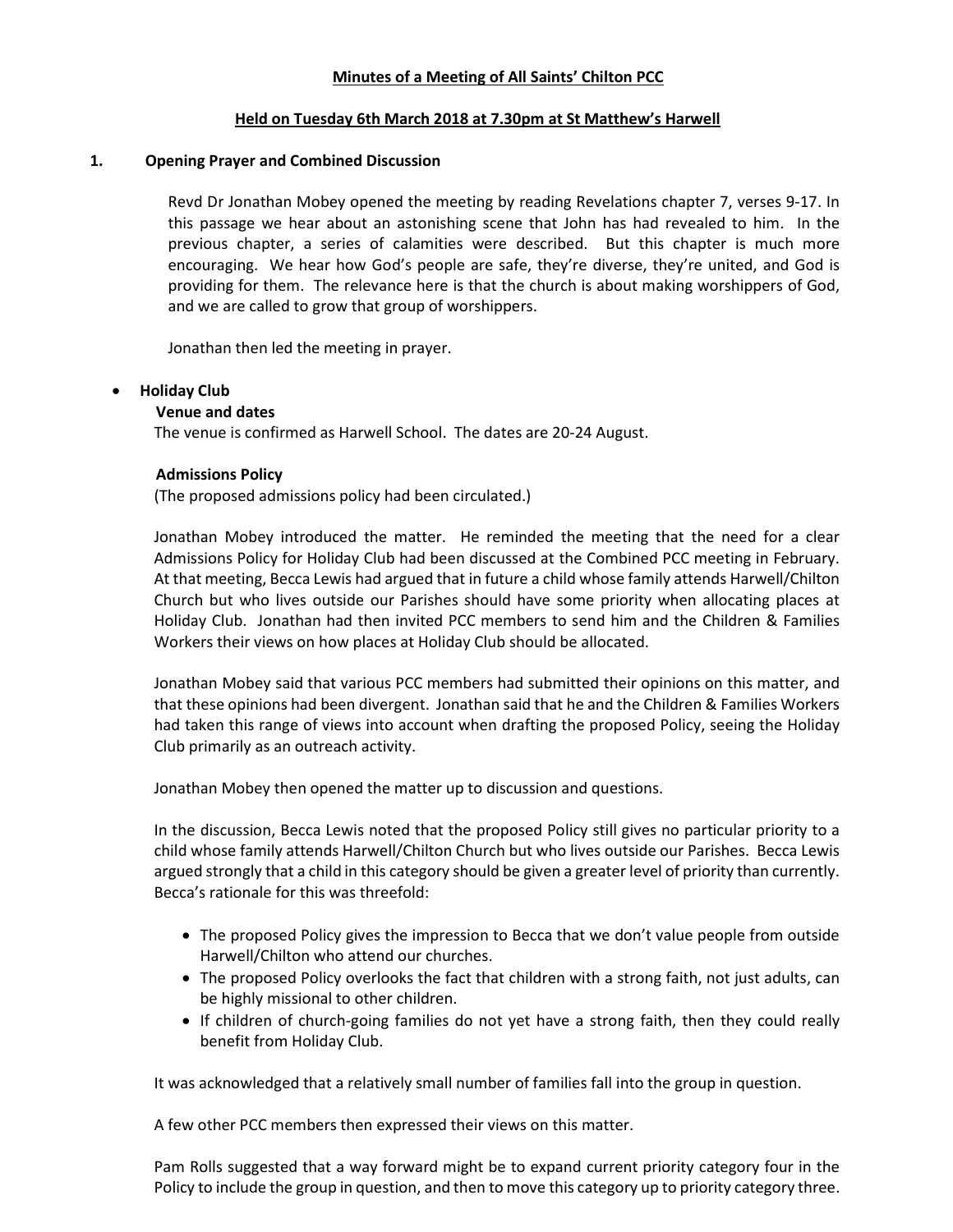There was then some discussion about the best way to define the group in question. The outcome of that discussion is reflected in the wording of the first resolution below.

| <b>Resolution</b> | $\bullet$<br>$\bullet$ | To modify the proposed Holiday Club Admissions Policy as follows:<br>Add the following to the end of current priority category four:<br>"and/or have attended a church children's Sunday group in the last<br>calendar year".<br>Move current priority category four up to priority category three |  |        |             |  |  |
|-------------------|------------------------|----------------------------------------------------------------------------------------------------------------------------------------------------------------------------------------------------------------------------------------------------------------------------------------------------|--|--------|-------------|--|--|
| <b>Proposed</b>   | Chair                  | <b>Seconded</b>                                                                                                                                                                                                                                                                                    |  | Passed | Unanimously |  |  |

| Resolution      | To approve the Holiday Club Admissions Policy, as modified above |                 |  |        |             |
|-----------------|------------------------------------------------------------------|-----------------|--|--------|-------------|
| <b>Proposed</b> | Chair                                                            | <b>Seconded</b> |  | Passed | Unanimously |

It was also agreed that the Policy should be reviewed before next year's Holiday Club.

# **•** Community

Jonathan Mobey reported that plans are in hand to hold a Songs of Praise in the Harwell Feast marquee on Sunday 27 May.

Jonathan Mobey reported that the Children and Families Workers are in discussion with Carina Lobley about running a Family Science Club-style stall at Harwell Feast on 28 May and at Chilton Fun Day on 9 June.

The two PCCs then separated, for their individual meetings.

# 2. All Saints' PCC

Present:

| Rev Dr Jonathan Mobey (Chair until item 6) | Rev Pam Rolls                  |
|--------------------------------------------|--------------------------------|
| Dr Phil Corbishley                         | Mrs Yvonne Sanderson           |
| Mrs Hazel Benton                           | Mr Stuart Gibson (from item 5) |
| Mr John Pigott                             | Mr Alex Reich (from 5(ii) b)   |
| Mrs Liz Morris (Chair for item 6 to end)   | Mrs Carol Pigott (Secretary)   |

### Apologies for Absence

Apologies had been received from Dr Carina Lobley, Mr Steve Hale, Revd Jan Radford and Mrs Helen Brook (no longer a member of PCC).

### 3. Minutes of the Previous Meeting

The minutes of the previous meeting were amended slightly: Item 5 (i) c) Missions Giving…to read All missions giving has been paid other than for Christine Perkins, whom Stuart is to contact. 7 Future dates (i) The venue for the February meeting was changed to All Saints', after the January meeting had taken place.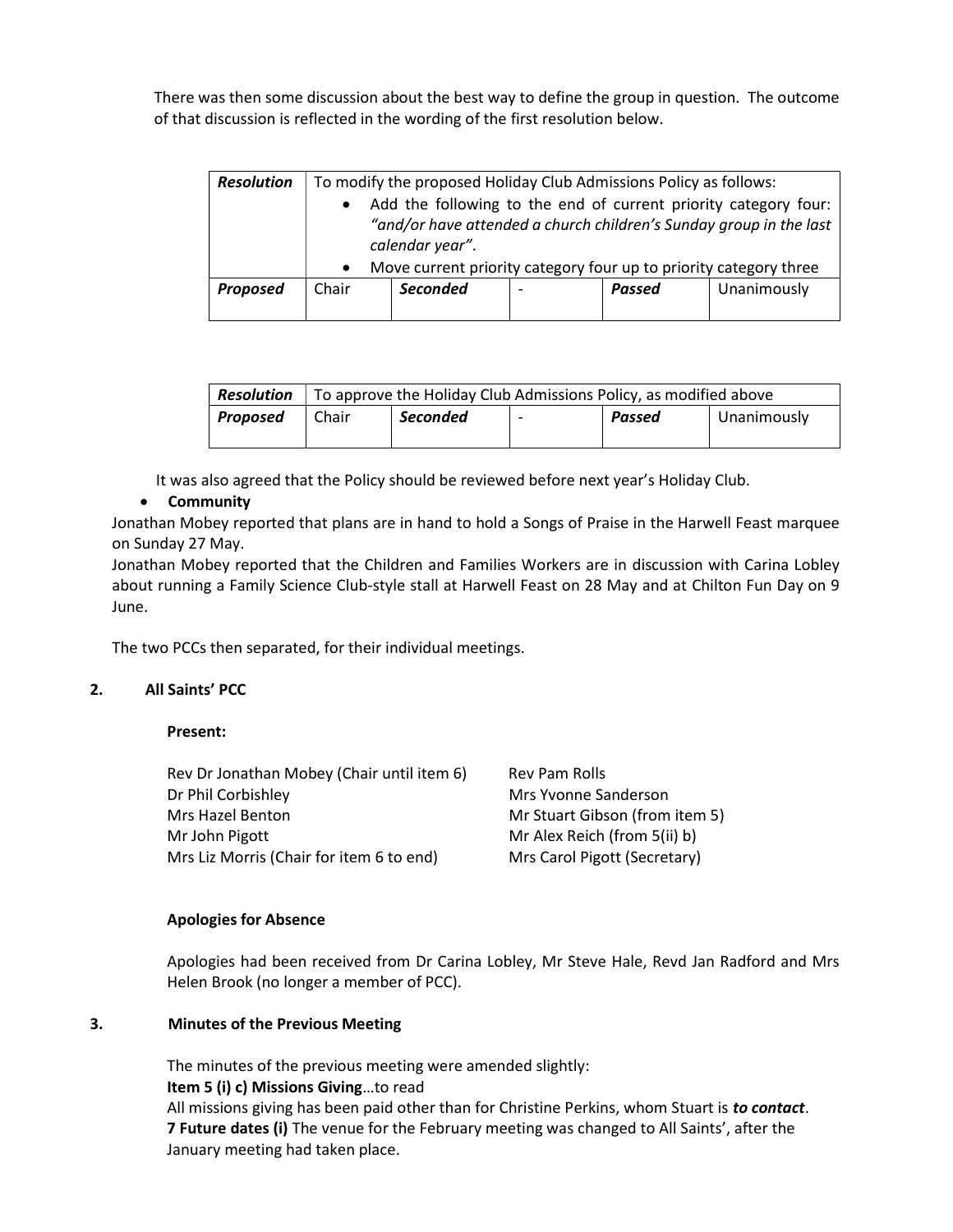#### 8 Induction To read:

There should be some induction for the new employees. (PCC deleted from sentence)

The amended minutes were then accepted unanimously, and duly signed.

#### 4. Matters Arising from the Minutes

There were no matters arising from the minutes

#### 5. Committee reports

(i) Finance Report and Revenue Account. These had been circulated.

Now that the children's work was showing growth in numbers on a Sunday morning, the Village hall was once again being used regularly on a Sunday. Those present estimated this increased cost at something under £500 pa, if the hall was booked for Pebbles, for an hour most weeks.

(Stuart Gibson arrived at this point)

One family had signed up to the new Parish Giving Scheme so far. This needed further promotion, and Stuart would repeat the explanation on a Sunday morning. He would also approach people directly.

The Annual Revenue Accounts for 2017 had been examined. The Annual Finance Report and Accounts were approved.

Proposed Liz Morris; Seconded John Pigott; Carried unanimously.

(ii) Fabric. Once again, Andrew Hayes had produced his Annual Fabric and Ornaments Report; together with his Indices of "One-off jobs required", "Repeating maintenance jobs" and most useful "Snapshot" of the state of the Fabric.

Everyone present agreed with the Rector, when he said how fortunate All Saints' is, to have Andrew and his team looking after the church and churchyard.

a) Rail at Chancel Step. The rail has been erected, and is in use. It is to have the top fitted shortly. PCC were very grateful to the donors. There was some discussion on the possibility of having a similar rail fitted on the pulpit side of the Chancel step. (A member of the congregation, with left side problems, is unable to use the rail when returning from the Communion Rail. Others may be similarly disadvantaged). It was felt that a sidesman should still be present at the step, for the time being, and that we should maintain a "watching brief".

(Alex Reich arrived at this point)

b) Humfrey Stevenson Gate. PCC held a lively discussion on the pros and cons of having a gate, or leaving an opening. An un-gated entrance would be welcoming to passersby, but the new path surface could be tempting to cyclists/skate-boarders, etc. The strongest case for retaining a gate was, that this would ensure the Church path did not become a public Right-of-Way. PCC therefore made the decision to ask Andrew and the Fabric Committee to implement the option to undertake a temporary repair to the gate, to make it safe, and to talk to friends of Humfrey to see if any contributions might be forthcoming. If insufficient contributions materialize, for the cost to be included in the 2019 Fabric Budget requests.

It was also agreed that the small gate could be kept in an open position, providing the churchyard continued to be respected, and/or a welcoming notice could be placed on or near the gate, such as is on the main door of the church.

West Wall. Pam has finally been able to conclude all the research possible on ownership of the wall. Following the last PCC meeting Pam had visited the Records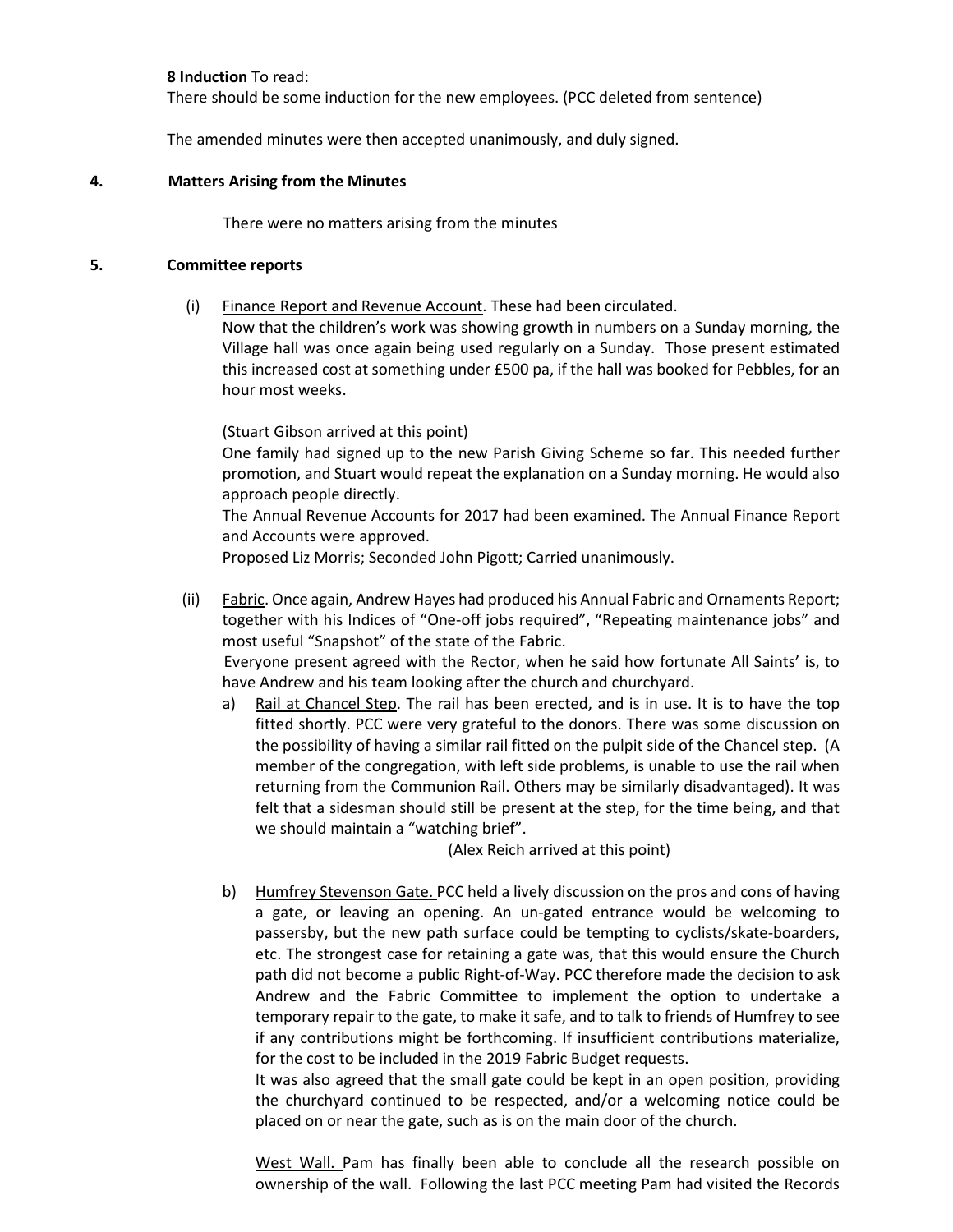Office in Reading to look at Churchwardens' and Parish Records which had been archived there. She discovered two surveys, dated 1934 and 1940, conducted by the Ecclesiastical Surveyor for the Diocese of Oxford under the Ecclesiastical Dilapidations Measures. The surveys were conducted on the property which was deemed to be the 'liability of the Incumbent' and extended to 'the Rectory, the Stabling and the Boundary Walls and Fences'. This indicated that the boundary wall belonged to the house and it is not clear why the wall was not clearly conveyed along with the Rectory and Stabling when it was sold by the Church Commissioners in 1950. Pam had drafted a letter for Jonathan, Alex and Yvonne to sign and this letter had been delivered to the owners of West House. We now await a response from them, which would be chased if it was not forthcoming soon. It was hoped that the home owners would examine their deeds and meet with the Rector and Churchwardens as a matter of urgency. The consultation would be extended to the owners of Middle and East Houses in due course but the urgent matter was to deal with the wall between West House and the end of the Garden of Remembrance.

Pam agreed to inform Andrew personally of the current state of affairs.

PCC are indebted to Pam, for all the effort and hard work she has put into resolving this issue.

(The Rector left the meeting at this point, and Liz Morris took the chair) It was also noted that the Parish Council own the boundary fencing between the Churchyard and recreation Field.

### 6. Preparations for Mothering Sunday and Easter

Liz would prepare the posies for Mothering Sunday, with other volunteers, in the church kitchen on Saturday 10<sup>th</sup> March at 10.00 am.

29<sup>th</sup> March, Maundy Thursday service would be in Harwell.

30<sup>th</sup> March, Good Friday, there would be a procession of witness starting from the Chilton Field Community Room at 8.30 am, prior to Good Friday "At the Cross" service in church.  $31<sup>st</sup>$  March, Easter Eve, Pam would be leading the Easter Vigil service at 8.00 pm 1<sup>st</sup> April Easter Sunday, Pam would lead the Family Communion Service at 9.30 am. Yvonne would organise Easter Eggs

### 7. Revision of Electoral Roll

This was in hand, organised by Gordon Cowan. The notice of revision had been put up, and application forms to be entered on the roll had been placed in church.

### 8. Preparations for Annual Church Meeting and Annual Parochial Church Meeting

(i) Approval of Reports.

 The Annual Finance Report and Revenue Accounts had been approved under 5(i), Finance

T The Annual Report for 2017 was approved, subject to slight amendment

The Fabric and Ornaments Report and related papers had been circulated, and were approved.

Proposed Pam Rolls, seconded Alex Reich, and carried unanimously. Liz thanked Carol and Hazel for producing and checking the Annual Report.

(The Financial Report had been approved at the January PCC, and is included within the Annual Report, for printing. The Fabric reports are printed separately.)

(ii) Presentation of Logbook, Terrier and Inventory. These being in Chilton at this time, PCC agreed that Standing Committee, and any other members of PCC present at the time, should see and approve these at a later date, preferably the following Sunday. (See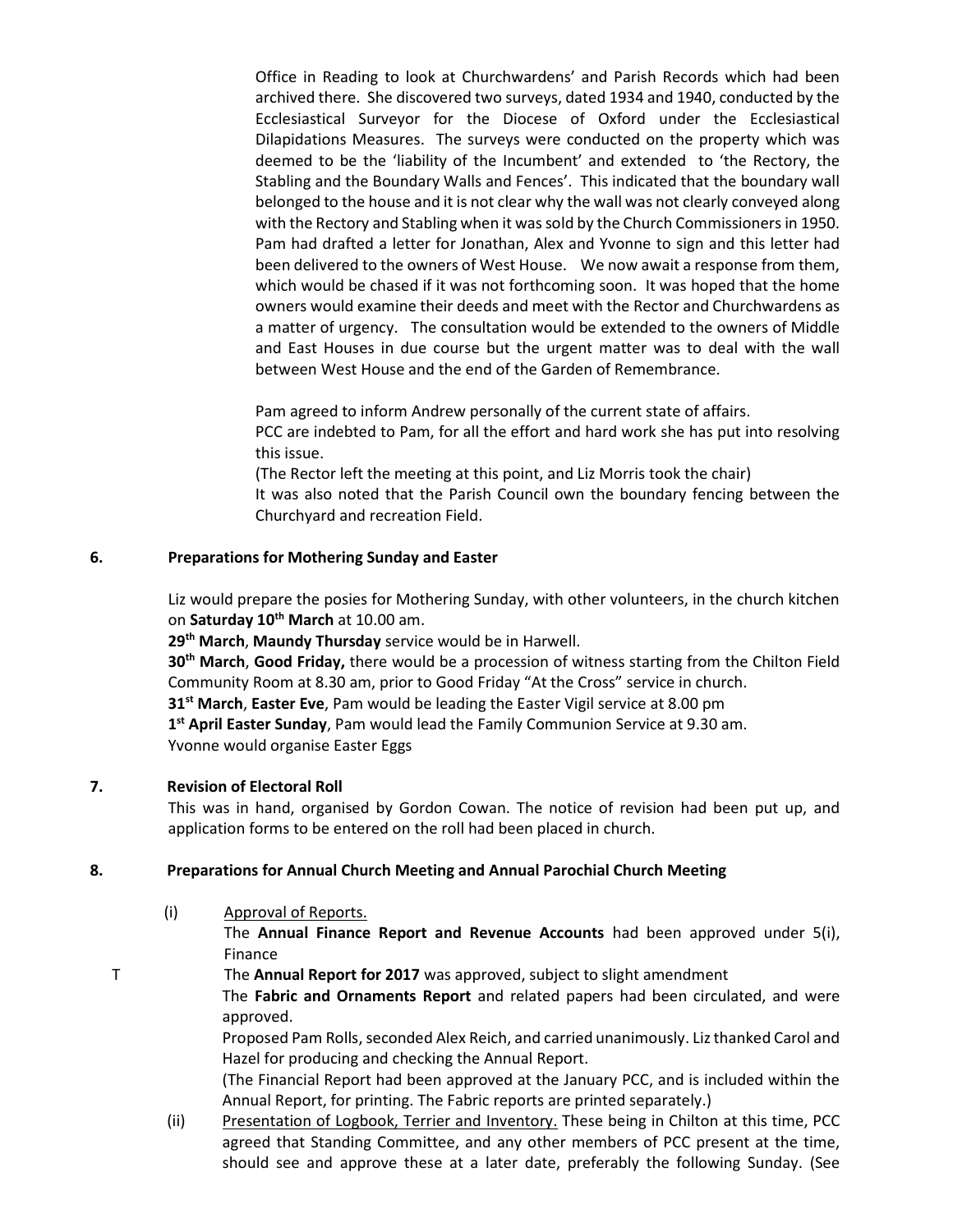below.) Liz thanked Alex and Yvonne, on behalf of PCC, for dealing with the inventory and logbook.

- (iii) Preparation for Elections. We need to elect:
	- 2 Churchwardens for 1 year
	- 3 PCC members for 3 years, and 1 for 2 years
	- 3 Deanery Synod Representatives for 3 years. (We had 81 on the Electoral Roll as at the 2016 APCM, which entitles us to 3 Deanery reps)

Alex and Yvonne are prepared to stand for another year as Churchwardens.

 Carina is prepared to stand for a further 3 years on PCC, but Steve is standing down for this year, and Carol is standing down.

Helen has already had to stand down, for family reasons, which accounts for us needing a PCC member to serve 2 years.

Nominations are therefore required for at least a further 3 PCC members, and up to 3 Deanery Reps.

Nomination forms would be available in church.

PCC members were asked to approach those they thought would be prepared to serve on PCC or Deanery.

Carol would be happy to assist whoever took on the role of secretary, with proof-reading, providing templates for minutes and agendas, etc.

#### 9. Future Dates

- (i) Mothering Sunday 11th March
- (ii) Easter Sunday 1st April
- (iii) 7  $7<sup>th</sup>$  April Tidying up church, sorting for archiving 9am to 12 noon.
- (iv) ACM and APCM Sunday  $22^{nd}$  April at 10.20 am and 10.25 am respectively
- (v) All Saints' PCC at Chilton Tuesday 1st May

### 10. Correspondence and Any Other Business

- (i) Security, Internal Door. There was general discussion of the options available for locking this, and also of the occasions when thefts had occurred previously. However, this door has been left open in order to aid ventilation, there being a marked predisposition to damp in the lower room. Therefore, it was decided to continue with this practice.
- (ii) A large print bible had been requested for use on the lectern. PCC agreed it might also be useful to have a large print bible available for the congregation. Two large print bibles would be borrowed from St Matthew's, to determine their usefulness.
- (iii) Oxford Homeless pathways PCC approved and supported this request, from young Gregory Wells, to collect items to be used for the homeless in Oxford. They would also be happy for Gregory to speak to the congregation one Sunday. Andy would be asked to draft something for the noticesheet, broadsheet and Chronicle.

#### 11. Closing Prayer

Rev Pam Rolls closed the meeting with prayer at 9.55 pm.

### Date of next meetings

Sunday 22nd April APM and APCM at 10.20 am and 10.25 am respectively in church. Tuesday 1st May All Saints' Individual PCC at 7.30 pm at All Saints'.